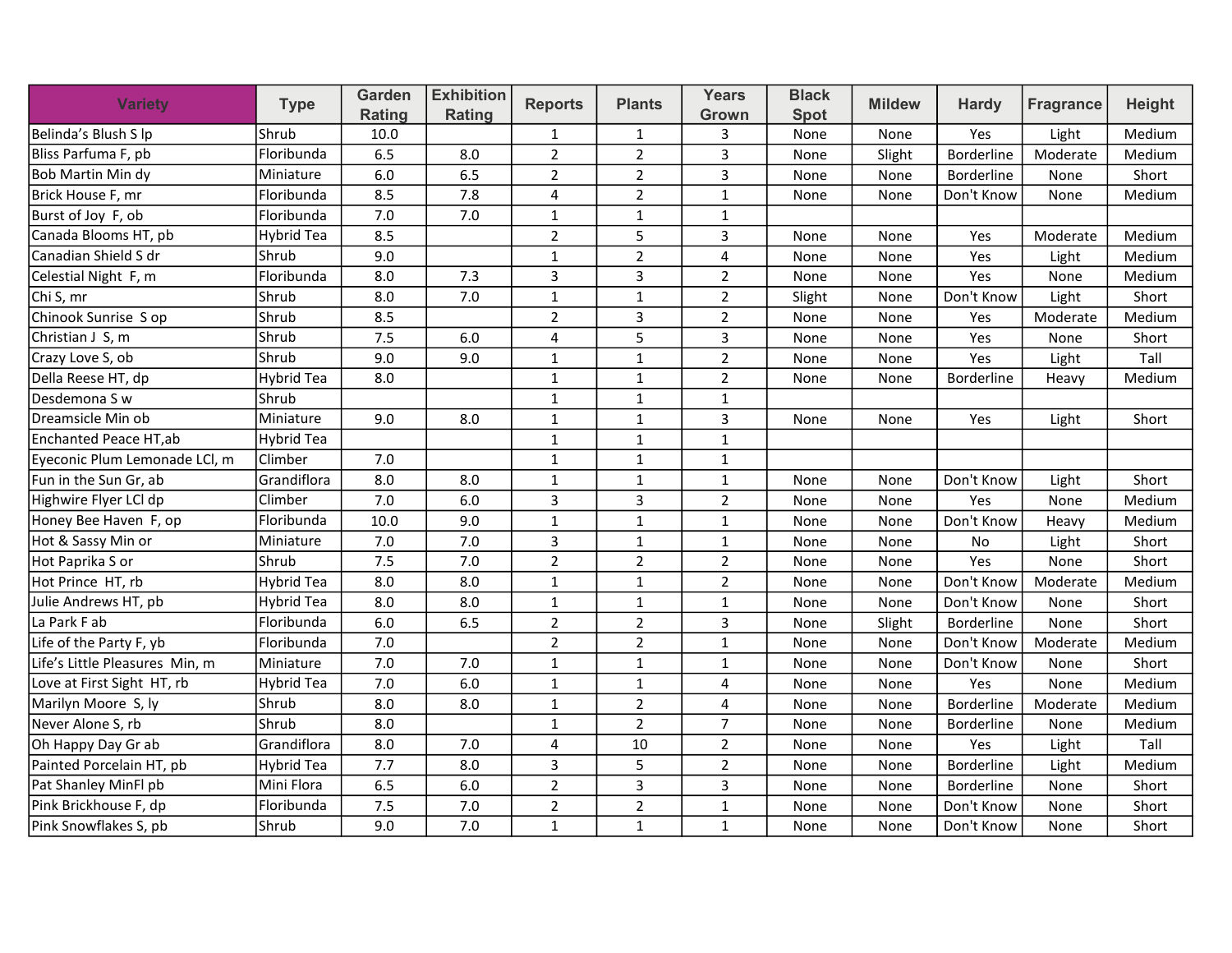| <b>Variety</b>             | <b>Type</b> | Garden<br><b>Rating</b> | <b>Exhibition</b><br>Rating | <b>Reports</b> | <b>Plants</b>  | <b>Years</b><br>Grown | <b>Black</b><br><b>Spot</b> | <b>Mildew</b> | <b>Hardy</b>      | <b>Fragrance</b> | <b>Height</b> |
|----------------------------|-------------|-------------------------|-----------------------------|----------------|----------------|-----------------------|-----------------------------|---------------|-------------------|------------------|---------------|
| Pinkerbelle HT pb          | Hybrid Tea  | 6.7                     | 6.7                         | 3              | 5              | 2                     | None                        | None          | <b>Borderline</b> | None             | Medium        |
| Playful Happy Trails S, rb | Shrub       | 9.0                     | 6.0                         | $\mathbf{1}$   | 2              | $\mathbf 1$           | None                        | None          | Don't Know        | None             | Short         |
| President Shanley S, w     | Shrub       | 6.0                     | 6.0                         | $\mathbf{1}$   | 1              | 2                     | None                        | None          | Borderline        | None             | Short         |
| lRoald Dahl S ab           | Shrub       | 8.0                     | 7.0                         | $\mathbf{1}$   | 1              | 2                     | Don't Know                  | Don't Know    | Don't Know        | None             | Medium        |
| Rosie the Riveter F ob     | Floribunda  | 8.0                     | 6.0                         | $\overline{2}$ | 3              | 2                     | None                        | None          | Borderline        | None             | Medium        |
| lRoxanne F mr              | Floribunda  | 7.5                     | 6.5                         | $\overline{2}$ | 3              | 1                     | None                        | None          | Don't Know        | None             | Short         |
| Samantha Tai MinFl, pb     | Mini Flora  | 6.0                     | 7.0                         | 1              | $\mathbf{1}$   | $\overline{2}$        | None                        | None          | <b>Borderline</b> | None             | Short         |
| St Tropez F ab             | Floribunda  | 7.0                     |                             | 1              | 1              | 2                     | Moderate                    | None          | Yes               | Light            | Short         |
| State of Grace Gr, yb      | Grandiflora | 8.0                     | 8.0                         | 1              | 1              | 1                     | None                        | None          | Don't Know        | Light            | Short         |
| Stiletto HT, dp            | Hybrid Tea  | 8.4                     | 8.0                         | 5              | 5              | $\overline{2}$        | None                        | None          | Yes               | Moderate         | Medium        |
| Sweet Mademoiselle HT pb   | Hybrid Tea  | 8.0                     |                             | $\mathbf{1}$   | $\overline{2}$ | $\overline{3}$        | None                        | None          | Yes               | Moderate         | Tall          |
| Sweet Spirit Gr, rb        | Grandiflora | 9.0                     | 7.0                         | 1              | 2              | 3                     | Slight                      | None          | Yes               | None             | Medium        |
| Tangerine Skies LCI ob     | Climber     | 8.0                     | 8.5                         | 3              | 3              | $\overline{2}$        | None                        | None          | <b>Borderline</b> | Moderate         | Medium        |
| Teguila Supreme F, ob      | Floribunda  | 8.0                     |                             | 1              | $\mathbf{1}$   | $\overline{2}$        | None                        | None          | Yes               | None             | Short         |
| Top Gun S mr               | Shrub       | 6.0                     | 6.0                         | $\mathbf{1}$   | 1              | $\overline{2}$        | None                        | None          | <b>Borderline</b> | None             | Short         |
| Tottering-by-Gently S, my  | Shrub       | 10.0                    | 8.0                         | $\mathbf{1}$   | 3              | $\mathbf{1}$          | None                        | None          | Don't Know        | None             | Short         |
| True Gratitude LCL, dp     | Climber     | 8.0                     | 7.0                         | 2              | 10             | 3                     | None                        | None          | Yes               | Light            | Tall          |
| True Integrity F, ob       | Floribunda  | 8.0                     |                             | $\mathbf{1}$   | $\overline{2}$ | $\mathbf{1}$          | None                        | None          | Don't Know        | Light            | Short         |
| True Passion HT, or        | Hybrid Tea  | 7.0                     | 7.0                         | 1              | 2              | 3                     | None                        | None          | Yes               | None             | Short         |
| True Sincerity F, yb       | Floribunda  | 7.0                     | 6.0                         | $\mathbf{1}$   | $\mathbf 1$    | 3                     | None                        | None          | Yes               | Light            | Short         |
| White Veranda F, w         | Floribunda  | 8.0                     | 7.0                         | $\overline{2}$ | $\overline{2}$ | $\mathbf{1}$          | None                        | None          | Don't Know        | Light            | Medium        |
|                            |             |                         |                             |                |                |                       |                             |               |                   |                  |               |
| Totals                     |             |                         |                             | 94             | 134            |                       |                             |               |                   |                  |               |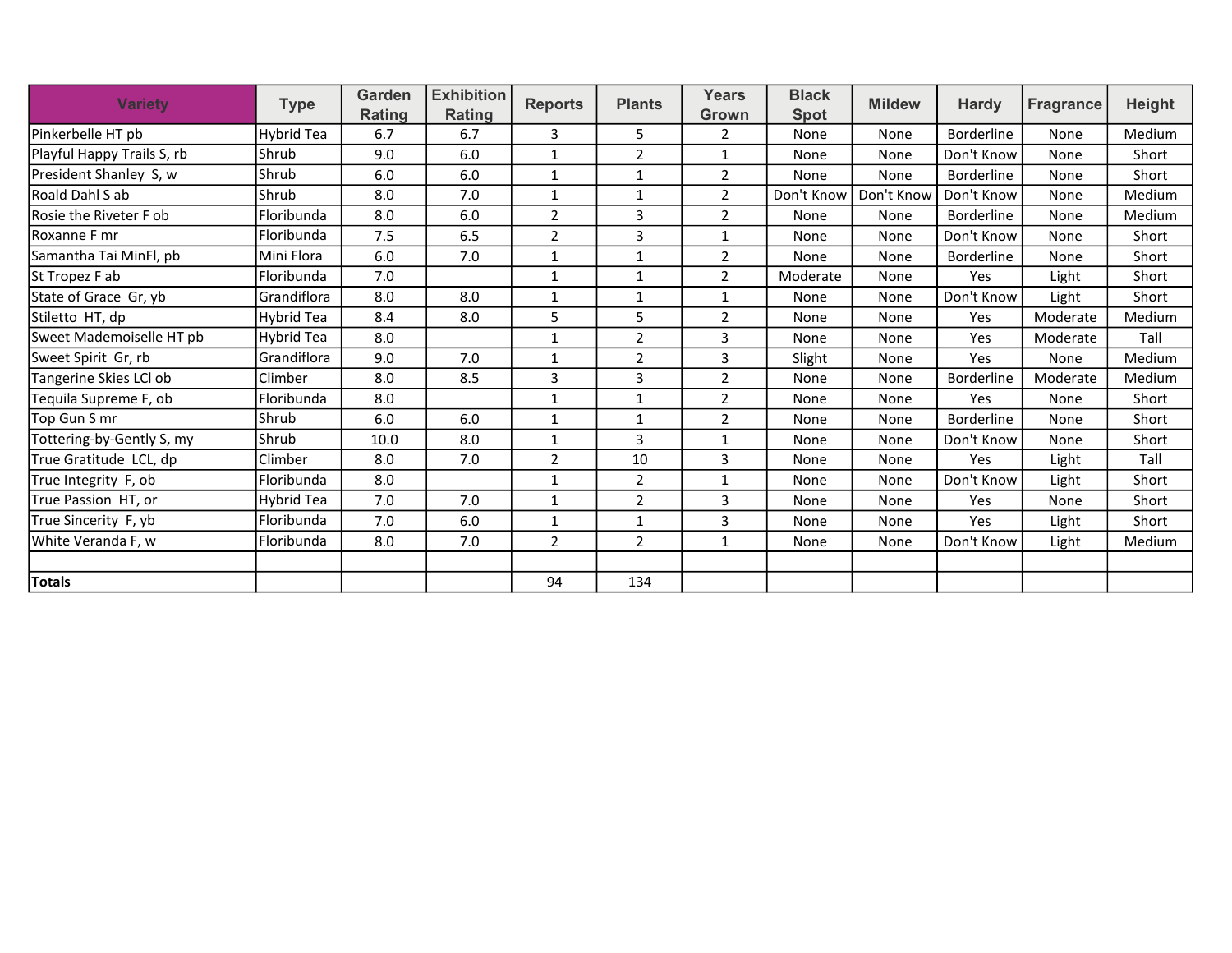| <b>Variety</b>                | <b>Type</b>       | Garden<br>Rating | <b>Exhibition</b><br>Rating | <b>Reports</b> | <b>Plants</b>  | <b>Years</b><br>Grown | <b>Black</b><br><b>Spot</b> | <b>Mildew</b> | <b>Hardy</b>      | <b>Fragrance</b> | Height |
|-------------------------------|-------------------|------------------|-----------------------------|----------------|----------------|-----------------------|-----------------------------|---------------|-------------------|------------------|--------|
| Eyeconic Plum Lemonade LCI, m | Climber           | 7.0              |                             | $\mathbf{1}$   | $\mathbf{1}$   | $\mathbf{1}$          |                             |               |                   |                  |        |
| Highwire Flyer LCI dp         | Climber           | 7.0              | 6.0                         | 3              | $\overline{3}$ | $\overline{2}$        | None                        | None          | Yes               | None             | Medium |
| Tangerine Skies LCl ob        | Climber           | 8.0              | 8.5                         | 3              | 3              | $\overline{2}$        | None                        | None          | <b>Borderline</b> | Moderate         | Medium |
| True Gratitude LCL, dp        | Climber           | 8.0              | 7.0                         | $\overline{2}$ | 10             | 3                     | None                        | None          | Yes               | Light            | Tall   |
| Bliss Parfuma F, pb           | Floribunda        | 6.5              | 8.0                         | $\overline{2}$ | $\overline{2}$ | 3                     | None                        | Slight        | Borderline        | Moderate         | Medium |
| Brick House F, mr             | Floribunda        | 8.5              | 7.8                         | $\overline{4}$ | $\overline{2}$ | $\mathbf{1}$          | None                        | None          | Don't Know        | None             | Medium |
| Burst of Joy F, ob            | Floribunda        | 7.0              | 7.0                         | $\mathbf{1}$   | $\mathbf 1$    | $\mathbf{1}$          |                             |               |                   |                  |        |
| Celestial Night F, m          | Floribunda        | 8.0              | 7.3                         | 3              | $\overline{3}$ | $\overline{2}$        | None                        | None          | Yes               | None             | Medium |
| Honey Bee Haven F, op         | Floribunda        | 10.0             | 9.0                         | $\mathbf{1}$   | $\mathbf{1}$   | $\mathbf{1}$          | None                        | None          | Don't Know        | Heavy            | Medium |
| La Park F ab                  | Floribunda        | 6.0              | 6.5                         | $\overline{2}$ | $\overline{2}$ | 3                     | None                        | Slight        | Borderline        | None             | Short  |
| Life of the Party F, yb       | Floribunda        | 7.0              |                             | $\overline{2}$ | $\overline{2}$ | $\mathbf{1}$          | None                        | None          | Don't Know        | Moderate         | Medium |
| Pink Brickhouse F, dp         | Floribunda        | 7.5              | 7.0                         | $\overline{2}$ | $\overline{2}$ | $\mathbf{1}$          | None                        | None          | Don't Know        | None             | Short  |
| Rosie the Riveter F ob        | Floribunda        | 8.0              | 6.0                         | $\overline{2}$ | 3              | $\overline{2}$        | None                        | None          | Borderline        | None             | Medium |
| Roxanne F mr                  | Floribunda        | 7.5              | 6.5                         | $\overline{2}$ | 3              | $\mathbf{1}$          | None                        | None          | Don't Know        | None             | Short  |
| St Tropez F ab                | Floribunda        | 7.0              |                             | $\mathbf{1}$   | $\mathbf{1}$   | $\overline{2}$        | Moderate                    | None          | Yes               | Light            | Short  |
| Tequila Supreme F, ob         | Floribunda        | 8.0              |                             | $\mathbf{1}$   | $\mathbf{1}$   | $\overline{2}$        | None                        | None          | Yes               | None             | Short  |
| True Integrity F, ob          | Floribunda        | 8.0              |                             | $\mathbf{1}$   | $\overline{2}$ | $\mathbf{1}$          | None                        | None          | Don't Know        | Light            | Short  |
| True Sincerity F, yb          | Floribunda        | 7.0              | 6.0                         | $\mathbf 1$    | $1\,$          | 3                     | None                        | None          | Yes               | Light            | Short  |
| White Veranda F, w            | Floribunda        | 8.0              | 7.0                         | $\mathbf 2$    | $\overline{2}$ | $\mathbf{1}$          | None                        | None          | Don't Know        | Light            | Medium |
| Fun in the Sun Gr, ab         | Grandiflora       | 8.0              | 8.0                         | $\mathbf{1}$   | $\mathbf{1}$   | $\mathbf{1}$          | None                        | None          | Don't Know        | Light            | Short  |
| Oh Happy Day Gr ab            | Grandiflora       | 8.0              | 7.0                         | 4              | 10             | $\overline{2}$        | None                        | None          | Yes               | Light            | Tall   |
| State of Grace Gr, yb         | Grandiflora       | 8.0              | 8.0                         | $\mathbf{1}$   | $\mathbf{1}$   | $\mathbf{1}$          | None                        | None          | Don't Know        | Light            | Short  |
| Sweet Spirit Gr, rb           | Grandiflora       | 9.0              | 7.0                         | $\mathbf{1}$   | $\overline{2}$ | 3                     | Slight                      | None          | Yes               | None             | Medium |
| Canada Blooms HT, pb          | Hybrid Tea        | 8.5              |                             | $\overline{2}$ | 5              | 3                     | None                        | None          | Yes               | Moderate         | Medium |
| Della Reese HT, dp            | Hybrid Tea        | 8.0              |                             | $\mathbf{1}$   | $\mathbf{1}$   | $\overline{2}$        | None                        | None          | Borderline        | Heavy            | Medium |
| Enchanted Peace HT, ab        | Hybrid Tea        |                  |                             | $\mathbf{1}$   | $\mathbf{1}$   | $\mathbf{1}$          |                             |               |                   |                  |        |
| Hot Prince HT, rb             | Hybrid Tea        | 8.0              | 8.0                         | $\mathbf{1}$   | $\mathbf{1}$   | $\overline{2}$        | None                        | None          | Don't Know        | Moderate         | Medium |
| Julie Andrews HT, pb          | Hybrid Tea        | 8.0              | 8.0                         | $\mathbf{1}$   | $\mathbf{1}$   | $\mathbf{1}$          | None                        | None          | Don't Know        | None             | Short  |
| Love at First Sight HT, rb    | Hybrid Tea        | 7.0              | 6.0                         | $\mathbf{1}$   | $\mathbf{1}$   | 4                     | None                        | None          | Yes               | None             | Medium |
| Painted Porcelain HT, pb      | <b>Hybrid Tea</b> | 7.7              | 8.0                         | 3              | 5              | $\overline{2}$        | None                        | None          | <b>Borderline</b> | Light            | Medium |
| Pinkerbelle HT pb             | Hybrid Tea        | 6.7              | 6.7                         | 3              | 5              | $\overline{2}$        | None                        | None          | Borderline        | None             | Medium |
| Stiletto HT, dp               | <b>Hybrid Tea</b> | 8.4              | 8.0                         | 5              | 5              | $\overline{2}$        | None                        | None          | Yes               | Moderate         | Medium |
| Sweet Mademoiselle HT pb      | <b>Hybrid Tea</b> | 8.0              |                             | $\mathbf{1}$   | $\overline{2}$ | 3                     | None                        | None          | Yes               | Moderate         | Tall   |
| True Passion HT, or           | Hybrid Tea        | 7.0              | 7.0                         | $\mathbf{1}$   | $\overline{2}$ | 3                     | None                        | None          | Yes               | None             | Short  |
| Pat Shanley MinFl pb          | Mini Flora        | 6.5              | 6.0                         | $\overline{2}$ | 3              | 3                     | None                        | None          | Borderline        | None             | Short  |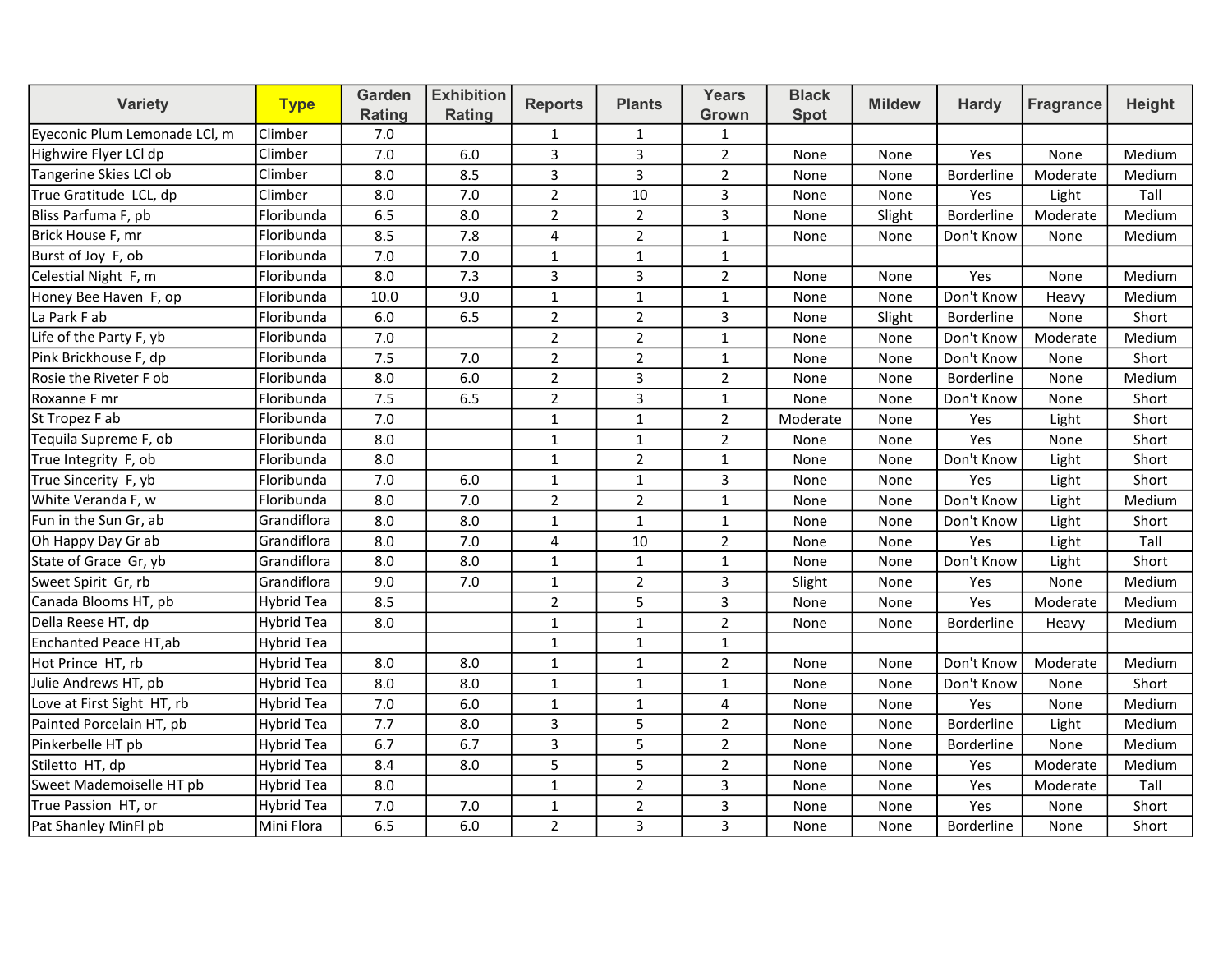| <b>Variety</b>                 | <b>Type</b> | Garden | <b>Exhibition</b><br><b>Reports</b><br>Rating | <b>Plants</b>  | <b>Years</b>   | <b>Black</b>   | <b>Mildew</b> | <b>Hardy</b> | Fragrance         | <b>Height</b> |        |
|--------------------------------|-------------|--------|-----------------------------------------------|----------------|----------------|----------------|---------------|--------------|-------------------|---------------|--------|
|                                |             | Rating |                                               |                |                | Grown          | <b>Spot</b>   |              |                   |               |        |
| Samantha Tai MinFl, pb         | Mini Flora  | 6.0    | 7.0                                           | $\mathbf{1}$   | $\mathbf{1}$   | 2              | None          | None         | <b>Borderline</b> | None          | Short  |
| lBob Martin Min dv             | Miniature   | 6.0    | 6.5                                           | $\overline{2}$ | $\overline{2}$ | 3              | None          | None         | <b>Borderline</b> | None          | Short  |
| Dreamsicle Min ob              | Miniature   | 9.0    | 8.0                                           | $\mathbf{1}$   | $\mathbf{1}$   | 3              | None          | None         | Yes               | Light         | Short  |
| Hot & Sassy Min or             | Miniature   | 7.0    | 7.0                                           | 3              | 1              | 1              | None          | None         | <b>No</b>         | Light         | Short  |
| Life's Little Pleasures Min, m | Miniature   | 7.0    | 7.0                                           | $\mathbf{1}$   | $\mathbf 1$    | 1              | None          | None         | Don't Know        | None          | Short  |
| Belinda's Blush S lp           | Shrub       | 10.0   |                                               | $\mathbf{1}$   | $\mathbf{1}$   | 3              | None          | None         | Yes               | Light         | Medium |
| lCanadian Shield S dr          | Shrub       | 9.0    |                                               | $\mathbf{1}$   | $\overline{2}$ | 4              | None          | None         | Yes               | Light         | Medium |
| Chi S, mr                      | Shrub       | 8.0    | 7.0                                           | 1              | $\mathbf{1}$   | 2              | Slight        | None         | Don't Know        | Light         | Short  |
| Chinook Sunrise S op           | Shrub       | 8.5    |                                               | 2              | 3              | $\overline{2}$ | None          | None         | Yes               | Moderate      | Medium |
| Christian J S, m               | Shrub       | 7.5    | 6.0                                           | 4              | 5              | 3              | None          | None         | Yes               | None          | Short  |
| Crazy Love S, ob               | Shrub       | 9.0    | 9.0                                           | $\mathbf{1}$   | $\mathbf{1}$   | 2              | None          | None         | Yes               | Light         | Tall   |
| Desdemona S w                  | Shrub       |        |                                               | 1              | $\mathbf{1}$   | 1              |               |              |                   |               |        |
| Hot Paprika S or               | Shrub       | 7.5    | 7.0                                           | $\overline{2}$ | $\overline{2}$ | $\overline{2}$ | None          | None         | Yes               | None          | Short  |
| Marilyn Moore S, ly            | Shrub       | 8.0    | 8.0                                           | $\mathbf{1}$   | $\overline{2}$ | 4              | None          | None         | Borderline        | Moderate      | Medium |
| Never Alone S, rb              | Shrub       | 8.0    |                                               | $\mathbf{1}$   | $\overline{2}$ | $\overline{7}$ | None          | None         | Borderline        | None          | Medium |
| Pink Snowflakes S, pb          | Shrub       | 9.0    | 7.0                                           | 1              | 1              | $\mathbf{1}$   | None          | None         | Don't Know        | None          | Short  |
| Playful Happy Trails S, rb     | Shrub       | 9.0    | 6.0                                           | 1              | $\overline{2}$ | 1              | None          | None         | Don't Know        | None          | Short  |
| President Shanley S, w         | Shrub       | 6.0    | 6.0                                           | $\mathbf{1}$   | $\mathbf{1}$   | 2              | None          | None         | <b>Borderline</b> | None          | Short  |
| lRoald Dahl S ab               | Shrub       | 8.0    | 7.0                                           | $\mathbf 1$    | $\mathbf{1}$   | $\overline{2}$ | Don't Know    | Don't Know   | Don't Know        | None          | Medium |
| Top Gun S mr                   | Shrub       | 6.0    | 6.0                                           | $\mathbf{1}$   | $\mathbf{1}$   | $\overline{2}$ | None          | None         | <b>Borderline</b> | None          | Short  |
| Tottering-by-Gently S, my      | Shrub       | 10.0   | 8.0                                           | 1              | 3              | 1              | None          | None         | Don't Know        | None          | Short  |
| Totals                         |             |        |                                               | 94             | 134            |                |               |              |                   |               |        |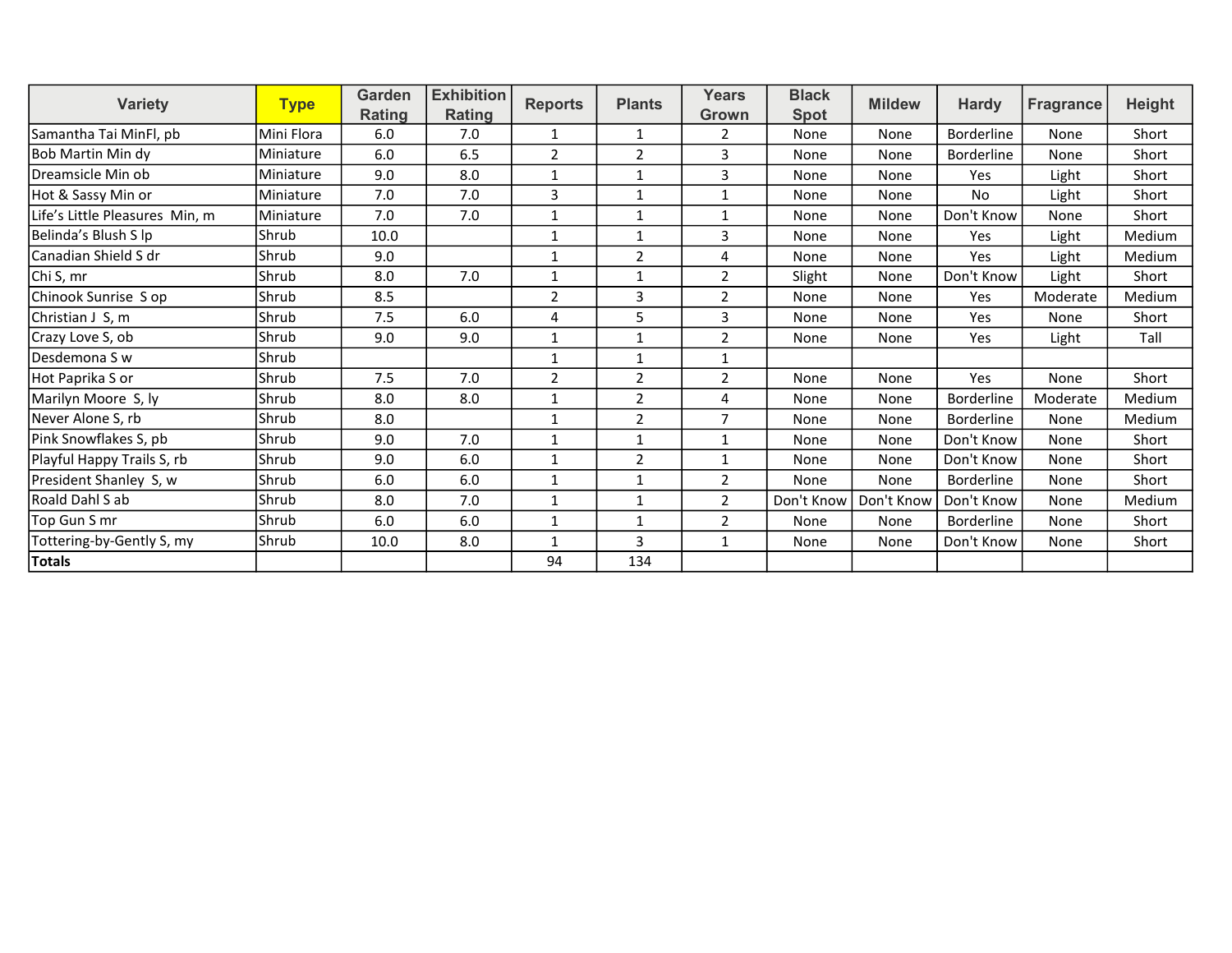| <b>Variety</b>             | <b>Garden</b><br><b>Rating</b> | <b>Exhibition</b><br>Rating | <b>Reports</b> | <b>Plants</b>  | <b>Years</b><br>Grown | <b>Black Spot</b> | <b>Mildew</b> | <b>Hardy</b>      | <b>Fragrance</b> | <b>Height</b> |
|----------------------------|--------------------------------|-----------------------------|----------------|----------------|-----------------------|-------------------|---------------|-------------------|------------------|---------------|
| Belinda's Blush S lp       | 10.0                           |                             | $\mathbf{1}$   | $\mathbf{1}$   | 3                     | None              | None          | Yes               | Light            | Medium        |
| Honey Bee Haven F, op      | 10.0                           | 9.0                         | $\mathbf{1}$   | $\mathbf{1}$   | $\mathbf{1}$          | None              | None          | Don't Know        | Heavy            | Medium        |
| Tottering-by-Gently S, my  | 10.0                           | 8.0                         | $\mathbf{1}$   | $\overline{3}$ | $\mathbf{1}$          | None              | None          | Don't Know        | None             | Short         |
| Canadian Shield S dr       | 9.0                            |                             | $\mathbf{1}$   | $\overline{2}$ | $\overline{4}$        | None              | None          | Yes               | Light            | Medium        |
| Crazy Love S, ob           | 9.0                            | 9.0                         | 1              | $\mathbf{1}$   | $\overline{2}$        | None              | None          | Yes               | Light            | Tall          |
| Dreamsicle Min ob          | 9.0                            | 8.0                         | $\mathbf{1}$   | $\mathbf{1}$   | 3                     | None              | None          | Yes               | Light            | Short         |
| Pink Snowflakes S, pb      | 9.0                            | 7.0                         | $\mathbf{1}$   | $\mathbf{1}$   | $\mathbf{1}$          | None              | None          | Don't Know        | None             | Short         |
| Playful Happy Trails S, rb | 9.0                            | 6.0                         | $\mathbf{1}$   | $\overline{2}$ | $\mathbf{1}$          | None              | None          | Don't Know        | None             | Short         |
| Sweet Spirit Gr, rb        | 9.0                            | 7.0                         | $\mathbf{1}$   | $\overline{2}$ | 3                     | Slight            | None          | Yes               | None             | Medium        |
| Brick House F, mr          | 8.5                            | 7.8                         | 4              | $\overline{2}$ | $\mathbf{1}$          | None              | None          | Don't Know        | None             | Medium        |
| Canada Blooms HT, pb       | 8.5                            |                             | $\overline{2}$ | 5              | 3                     | None              | None          | Yes               | Moderate         | Medium        |
| Chinook Sunrise S op       | 8.5                            |                             | $\overline{2}$ | 3              | $\overline{2}$        | None              | None          | Yes               | Moderate         | Medium        |
| Stiletto HT, dp            | 8.4                            | 8.0                         | 5              | 5              | $\overline{2}$        | None              | None          | Yes               | Moderate         | Medium        |
| Celestial Night F, m       | 8.0                            | 7.3                         | 3              | 3              | $\overline{2}$        | None              | None          | Yes               | None             | Medium        |
| Chi S, mr                  | 8.0                            | 7.0                         | $\mathbf{1}$   | $\mathbf{1}$   | $\overline{2}$        | Slight            | None          | Don't Know        | Light            | Short         |
| Della Reese HT, dp         | 8.0                            |                             | $\mathbf{1}$   | $\mathbf 1$    | $\overline{2}$        | None              | None          | Borderline        | Heavy            | Medium        |
| Fun in the Sun Gr, ab      | 8.0                            | 8.0                         | $\mathbf{1}$   | $\mathbf{1}$   | $\mathbf{1}$          | None              | None          | Don't Know        | Light            | Short         |
| Hot Prince HT, rb          | 8.0                            | 8.0                         | $\mathbf{1}$   | $\mathbf{1}$   | $\overline{2}$        | None              | None          | Don't Know        | Moderate         | Medium        |
| Julie Andrews HT, pb       | 8.0                            | 8.0                         | $\mathbf{1}$   | $\mathbf{1}$   | $\mathbf{1}$          | None              | None          | Don't Know        | None             | Short         |
| Marilyn Moore S, ly        | 8.0                            | 8.0                         | $\mathbf{1}$   | $\overline{2}$ | 4                     | None              | None          | <b>Borderline</b> | Moderate         | Medium        |
| Never Alone S, rb          | 8.0                            |                             | $\mathbf{1}$   | $\overline{2}$ | $\overline{7}$        | None              | None          | Borderline        | None             | Medium        |
| Oh Happy Day Gr ab         | 8.0                            | 7.0                         | $\overline{4}$ | 10             | $\overline{2}$        | None              | None          | Yes               | Light            | Tall          |
| Roald Dahl S ab            | 8.0                            | 7.0                         | $\mathbf{1}$   | $\mathbf{1}$   | $\overline{2}$        | Don't Know        | Don't Know    | Don't Know        | None             | Medium        |
| Rosie the Riveter F ob     | 8.0                            | 6.0                         | $\overline{2}$ | $\overline{3}$ | $\overline{2}$        | None              | None          | Borderline        | None             | Medium        |
| State of Grace Gr, yb      | 8.0                            | 8.0                         | 1              | $\mathbf{1}$   | $\mathbf{1}$          | None              | None          | Don't Know        | Light            | Short         |
| Sweet Mademoiselle HT pb   | 8.0                            |                             | $\mathbf{1}$   | $\overline{2}$ | 3                     | None              | None          | Yes               | Moderate         | Tall          |
| Tangerine Skies LCI ob     | 8.0                            | 8.5                         | 3              | 3              | $\overline{2}$        | None              | None          | Borderline        | Moderate         | Medium        |
| Tequila Supreme F, ob      | 8.0                            |                             | $\mathbf{1}$   | $\mathbf{1}$   | $\overline{2}$        | None              | None          | Yes               | None             | Short         |
| True Gratitude LCL, dp     | 8.0                            | 7.0                         | $\overline{2}$ | 10             | 3                     | None              | None          | Yes               | Light            | Tall          |
| True Integrity F, ob       | 8.0                            |                             | $\mathbf{1}$   | $\overline{2}$ | $\mathbf 1$           | None              | None          | Don't Know        | Light            | Short         |
| White Veranda F, w         | 8.0                            | 7.0                         | $\overline{2}$ | $\overline{2}$ | $\mathbf 1$           | None              | None          | Don't Know        | Light            | Medium        |
| Painted Porcelain HT, pb   | 7.7                            | 8.0                         | 3              | 5              | $\overline{2}$        | None              | None          | Borderline        | Light            | Medium        |
| Christian J S, m           | 7.5                            | 6.0                         | 4              | 5              | $\overline{3}$        | None              | None          | Yes               | None             | Short         |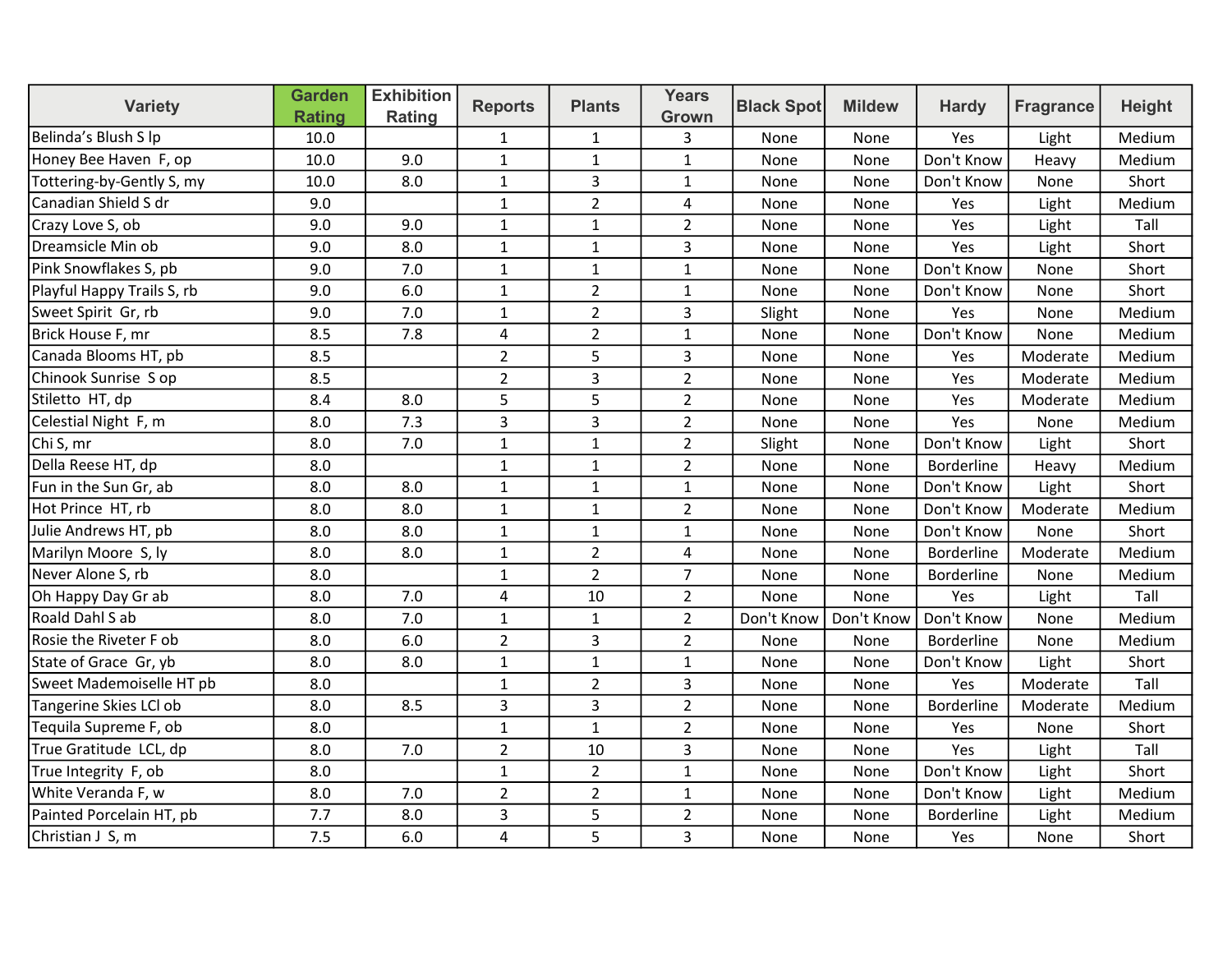| <b>Variety</b>                 | <b>Garden</b> | <b>Exhibition</b> | <b>Reports</b> | <b>Plants</b>  | <b>Years</b>   | <b>Black Spot</b> | <b>Mildew</b> | <b>Hardy</b>      | <b>Fragrance</b> | <b>Height</b> |
|--------------------------------|---------------|-------------------|----------------|----------------|----------------|-------------------|---------------|-------------------|------------------|---------------|
|                                | <b>Rating</b> | Rating            |                |                | Grown          |                   |               |                   |                  |               |
| Hot Paprika S or               | 7.5           | 7.0               | $\overline{2}$ | $\overline{2}$ | $\overline{2}$ | None              | None          | Yes               | None             | Short         |
| Pink Brickhouse F, dp          | 7.5           | 7.0               | $\overline{2}$ | $\overline{2}$ | $\mathbf{1}$   | None              | None          | Don't Know        | None             | Short         |
| Roxanne F mr                   | 7.5           | 6.5               | $\overline{2}$ | 3              | $\mathbf{1}$   | None              | None          | Don't Know        | None             | Short         |
| Burst of Joy F, ob             | 7.0           | 7.0               | 1              | 1              | 1              |                   |               |                   |                  |               |
| Eyeconic Plum Lemonade LCI, m  | 7.0           |                   | 1              | $\mathbf{1}$   | 1              |                   |               |                   |                  |               |
| Highwire Flyer LCI dp          | 7.0           | 6.0               | 3              | 3              | $\overline{2}$ | None              | None          | Yes               | None             | Medium        |
| Hot & Sassy Min or             | 7.0           | 7.0               | 3              | $\mathbf{1}$   | 1              | None              | None          | No                | Light            | Short         |
| Life of the Party F, yb        | 7.0           |                   | $\overline{2}$ | $\overline{2}$ | $\mathbf{1}$   | None              | None          | Don't Know        | Moderate         | Medium        |
| Life's Little Pleasures Min, m | 7.0           | 7.0               | 1              | $\mathbf{1}$   | 1              | None              | None          | Don't Know        | None             | Short         |
| Love at First Sight HT, rb     | 7.0           | 6.0               | $\mathbf{1}$   | $\mathbf{1}$   | 4              | None              | None          | Yes               | None             | Medium        |
| St Tropez F ab                 | 7.0           |                   | $\mathbf{1}$   | $\mathbf{1}$   | $\overline{2}$ | Moderate          | None          | Yes               | Light            | Short         |
| True Passion HT, or            | 7.0           | 7.0               | $\mathbf{1}$   | $\overline{2}$ | 3              | None              | None          | Yes               | None             | Short         |
| True Sincerity F, yb           | 7.0           | 6.0               | 1              | 1              | 3              | None              | None          | <b>Yes</b>        | Light            | Short         |
| Pinkerbelle HT pb              | 6.7           | 6.7               | 3              | 5              | $\overline{2}$ | None              | None          | <b>Borderline</b> | None             | Medium        |
| Bliss Parfuma F, pb            | 6.5           | 8.0               | 2              | $\overline{2}$ | 3              | None              | Slight        | Borderline        | Moderate         | Medium        |
| Pat Shanley MinFl pb           | 6.5           | 6.0               | $\overline{2}$ | 3              | 3              | None              | None          | <b>Borderline</b> | None             | Short         |
| Bob Martin Min dy              | 6.0           | 6.5               | $\overline{2}$ | $\overline{2}$ | 3              | None              | None          | <b>Borderline</b> | None             | Short         |
| La Park F ab                   | 6.0           | 6.5               | $\overline{2}$ | $\overline{2}$ | 3              | None              | Slight        | <b>Borderline</b> | None             | Short         |
| President Shanley S, w         | 6.0           | 6.0               | 1              | $\mathbf{1}$   | $\overline{2}$ | None              | None          | <b>Borderline</b> | None             | Short         |
| Samantha Tai MinFl, pb         | 6.0           | 7.0               | $\mathbf{1}$   | $\mathbf{1}$   | $\overline{2}$ | None              | None          | Borderline        | None             | Short         |
| Top Gun S mr                   | 6.0           | 6.0               | $\mathbf{1}$   | $\mathbf{1}$   | $\overline{2}$ | None              | None          | <b>Borderline</b> | None             | Short         |
| Desdemona S w                  |               |                   | 1              | 1              | 1              |                   |               |                   |                  |               |
| Enchanted Peace HT,ab          |               |                   | 1              | 1              | 1              |                   |               |                   |                  |               |
| Totals                         |               |                   | 94             | 134            |                |                   |               |                   |                  |               |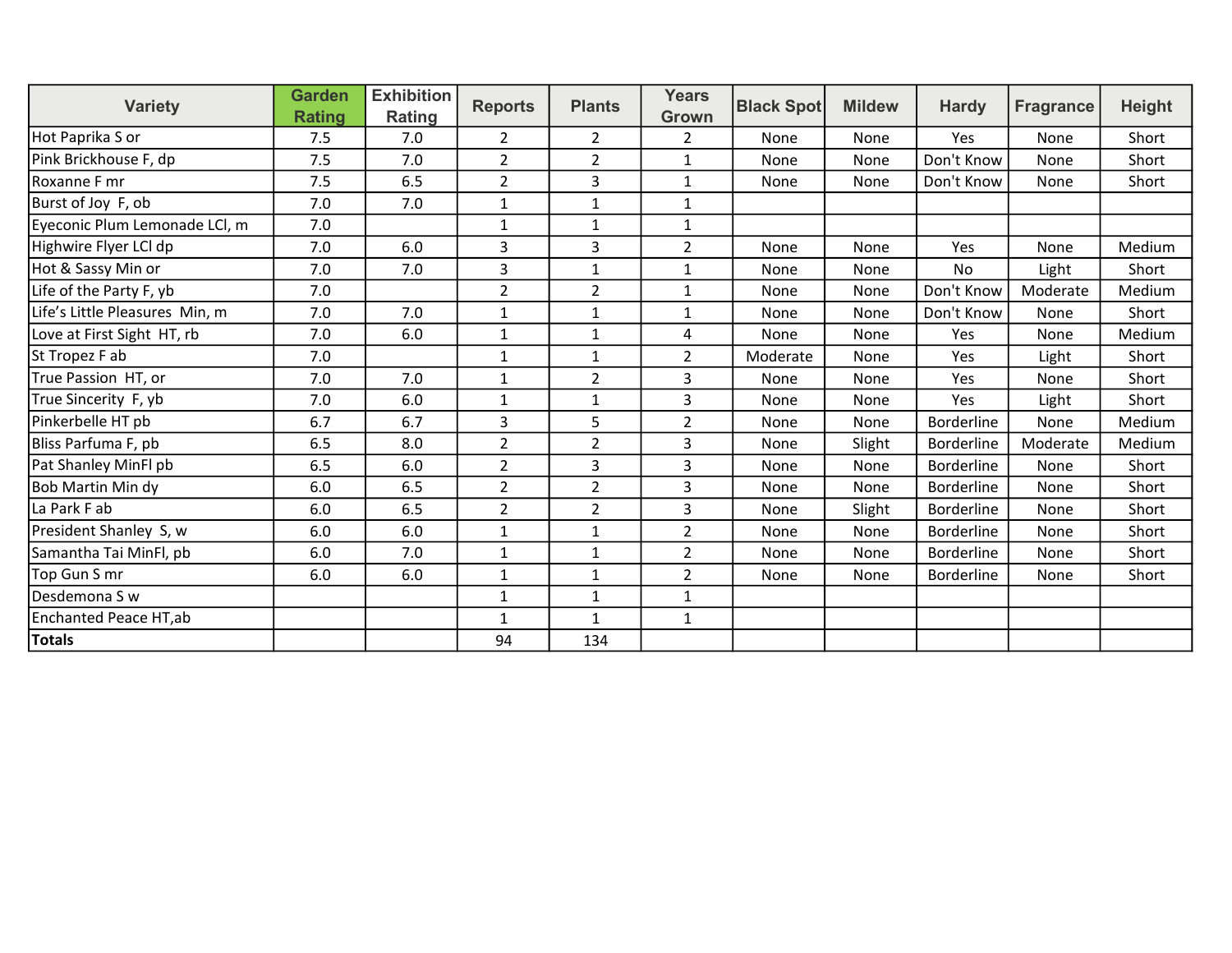| <b>Variety</b>                 | <b>Garden</b><br>Rating | <b>Exhibition</b><br><b>Rating</b> | <b>Reports</b> | <b>Plants</b>  | <b>Years</b><br>Grown | <b>Black Spot</b> | <b>Mildew</b> | <b>Hardy</b> | <b>Fragrance</b> | <b>Height</b> |
|--------------------------------|-------------------------|------------------------------------|----------------|----------------|-----------------------|-------------------|---------------|--------------|------------------|---------------|
| Crazy Love S, ob               | 9.0                     | 9.0                                | 1              | $\mathbf{1}$   | $\overline{2}$        | None              | None          | Yes          | Light            | Tall          |
| Honey Bee Haven F, op          | 10.0                    | 9.0                                | $\mathbf{1}$   | $\mathbf{1}$   | $\mathbf{1}$          | None              | None          | Don't Know   | Heavy            | Medium        |
| Tangerine Skies LCI ob         | 8.0                     | 8.5                                | 3              | 3              | $\overline{2}$        | None              | None          | Borderline   | Moderate         | Medium        |
| Bliss Parfuma F, pb            | 6.5                     | 8.0                                | $\overline{2}$ | $\overline{2}$ | $\overline{3}$        | None              | Slight        | Borderline   | Moderate         | Medium        |
| Dreamsicle Min ob              | 9.0                     | 8.0                                | 1              | $\mathbf{1}$   | 3                     | None              | None          | Yes          | Light            | Short         |
| Fun in the Sun Gr, ab          | 8.0                     | 8.0                                | $\mathbf{1}$   | $\mathbf{1}$   | $\mathbf{1}$          | None              | None          | Don't Know   | Light            | Short         |
| Hot Prince HT, rb              | 8.0                     | 8.0                                | $\mathbf{1}$   | $\mathbf{1}$   | $\overline{2}$        | None              | None          | Don't Know   | Moderate         | Medium        |
| Julie Andrews HT, pb           | 8.0                     | 8.0                                | $\mathbf{1}$   | $\mathbf{1}$   | $\mathbf{1}$          | None              | None          | Don't Know   | None             | Short         |
| Marilyn Moore S, ly            | 8.0                     | 8.0                                | $\mathbf{1}$   | $\overline{2}$ | 4                     | None              | None          | Borderline   | Moderate         | Medium        |
| Painted Porcelain HT, pb       | 7.7                     | 8.0                                | 3              | 5              | $\overline{2}$        | None              | None          | Borderline   | Light            | Medium        |
| State of Grace Gr, yb          | 8.0                     | 8.0                                | $\mathbf{1}$   | $\mathbf 1$    | $\mathbf{1}$          | None              | None          | Don't Know   | Light            | Short         |
| Stiletto HT, dp                | 8.4                     | 8.0                                | 5              | 5              | $\overline{2}$        | None              | None          | Yes          | Moderate         | Medium        |
| Tottering-by-Gently S, my      | 10.0                    | 8.0                                | $\mathbf{1}$   | $\overline{3}$ | $\mathbf{1}$          | None              | None          | Don't Know   | None             | Short         |
| Brick House F, mr              | 8.5                     | 7.8                                | 4              | $\overline{2}$ | $\mathbf{1}$          | None              | None          | Don't Know   | None             | Medium        |
| Celestial Night F, m           | 8.0                     | 7.3                                | 3              | $\overline{3}$ | $\overline{2}$        | None              | None          | Yes          | None             | Medium        |
| Burst of Joy F, ob             | 7.0                     | 7.0                                | $\mathbf{1}$   | $\mathbf{1}$   | $\mathbf{1}$          |                   |               |              |                  |               |
| Chi S, mr                      | 8.0                     | 7.0                                | $\mathbf{1}$   | $\mathbf{1}$   | $\overline{2}$        | Slight            | None          | Don't Know   | Light            | Short         |
| Hot & Sassy Min or             | 7.0                     | 7.0                                | 3              | $\mathbf{1}$   | $\mathbf{1}$          | None              | None          | <b>No</b>    | Light            | Short         |
| Hot Paprika S or               | 7.5                     | 7.0                                | $\overline{2}$ | $\overline{2}$ | $\overline{2}$        | None              | None          | Yes          | None             | Short         |
| Life's Little Pleasures Min, m | 7.0                     | 7.0                                | $\mathbf{1}$   | $\mathbf{1}$   | $\mathbf{1}$          | None              | None          | Don't Know   | None             | Short         |
| Oh Happy Day Gr ab             | 8.0                     | 7.0                                | 4              | 10             | $\overline{2}$        | None              | None          | Yes          | Light            | Tall          |
| Pink Brickhouse F, dp          | 7.5                     | 7.0                                | $\overline{2}$ | $\overline{2}$ | $\mathbf{1}$          | None              | None          | Don't Know   | None             | Short         |
| Pink Snowflakes S, pb          | 9.0                     | 7.0                                | $\mathbf{1}$   | $\mathbf{1}$   | $\mathbf{1}$          | None              | None          | Don't Know   | None             | Short         |
| Roald Dahl S ab                | 8.0                     | 7.0                                | $\mathbf{1}$   | $\mathbf{1}$   | $\overline{2}$        | Don't Know        | Don't Know    | Don't Know   | None             | Medium        |
| Samantha Tai MinFl, pb         | 6.0                     | 7.0                                | $\mathbf{1}$   | $\mathbf 1$    | $\overline{2}$        | None              | None          | Borderline   | None             | Short         |
| Sweet Spirit Gr, rb            | 9.0                     | 7.0                                | $\mathbf{1}$   | $\overline{2}$ | 3                     | Slight            | None          | Yes          | None             | Medium        |
| True Gratitude LCL, dp         | 8.0                     | 7.0                                | $\overline{2}$ | 10             | $\overline{3}$        | None              | None          | Yes          | Light            | Tall          |
| True Passion HT, or            | 7.0                     | 7.0                                | $\mathbf{1}$   | $\overline{2}$ | 3                     | None              | None          | Yes          | None             | Short         |
| White Veranda F, w             | 8.0                     | 7.0                                | $\overline{2}$ | $\overline{2}$ | $\mathbf{1}$          | None              | None          | Don't Know   | Light            | Medium        |
| Pinkerbelle HT pb              | 6.7                     | 6.7                                | 3              | 5              | $\overline{2}$        | None              | None          | Borderline   | None             | Medium        |
| Bob Martin Min dy              | 6.0                     | 6.5                                | $\overline{2}$ | $\overline{2}$ | $\overline{3}$        | None              | None          | Borderline   | None             | Short         |
| La Park F ab                   | 6.0                     | 6.5                                | $\overline{2}$ | $\overline{2}$ | 3                     | None              | Slight        | Borderline   | None             | Short         |
| Roxanne F mr                   | 7.5                     | 6.5                                | $\overline{2}$ | $\overline{3}$ | $\mathbf{1}$          | None              | None          | Don't Know   | None             | Short         |